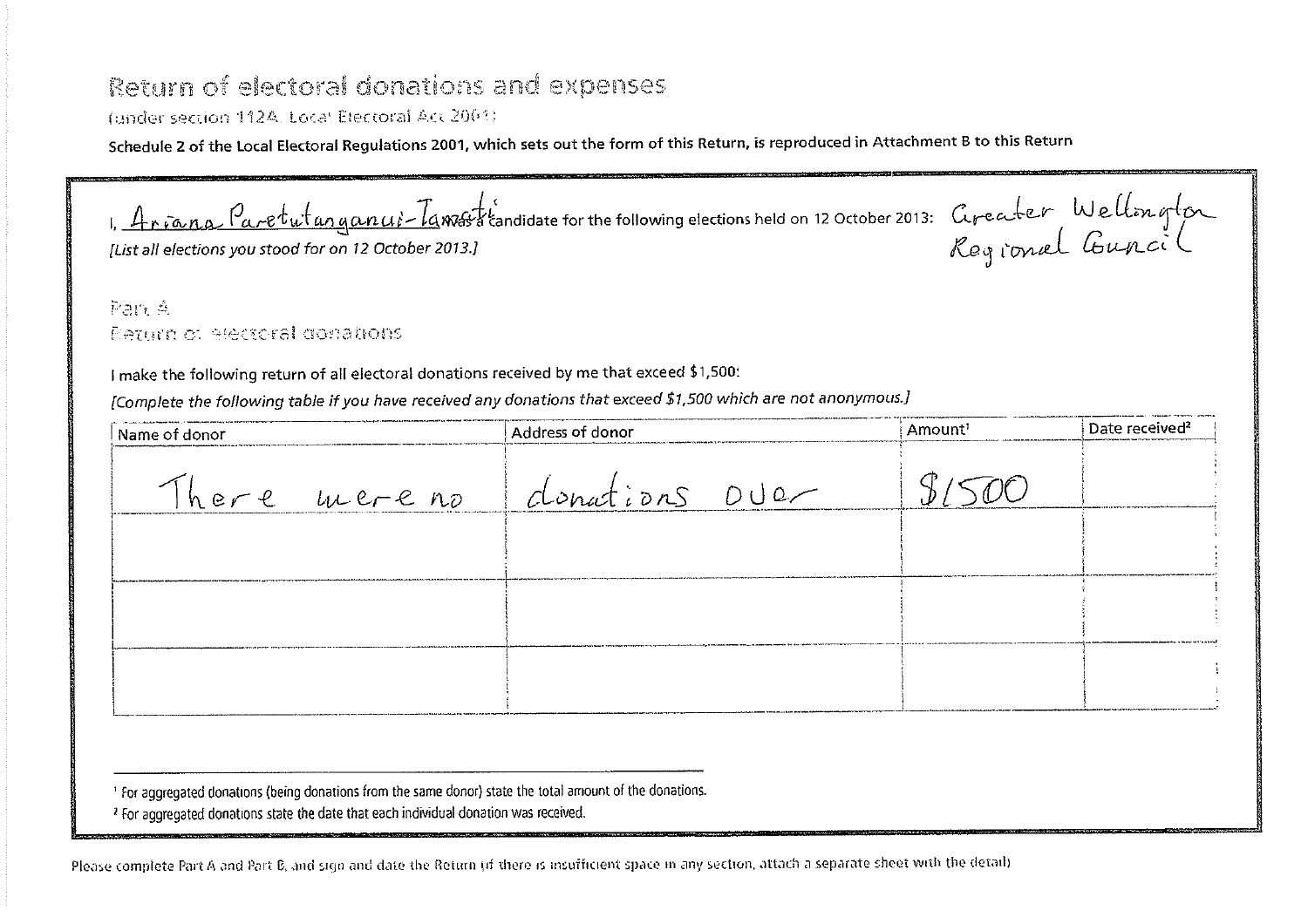## fan R Fieturn of electoral expenses

I make the following return of all electoral expenses incurred by me:

Name and description of person or body of persons to whom Reason for expense sum paid<sup>3</sup> Total expense paid (GST incl.) Super Colour Printing of flyers  $8234.60$ Antony Maddock (donated  $S$ *igns*  $9150.00$ Roger Sohrson (cloute (  $Leff$  $130.00$ Neuronne Commanity Centre Roomhave for campaigh  $$46.00$ organisma meetings Afromix Printing of compaign  $229.50$ Warehouse Stationery Cliphoard for  $818.95$ Carvassmy

<sup>3</sup> Sums paid for radio broadcasting, television broadcasting, newspaper advertising, posters, pamphlets, etc, must be set out separately and under separate headings.